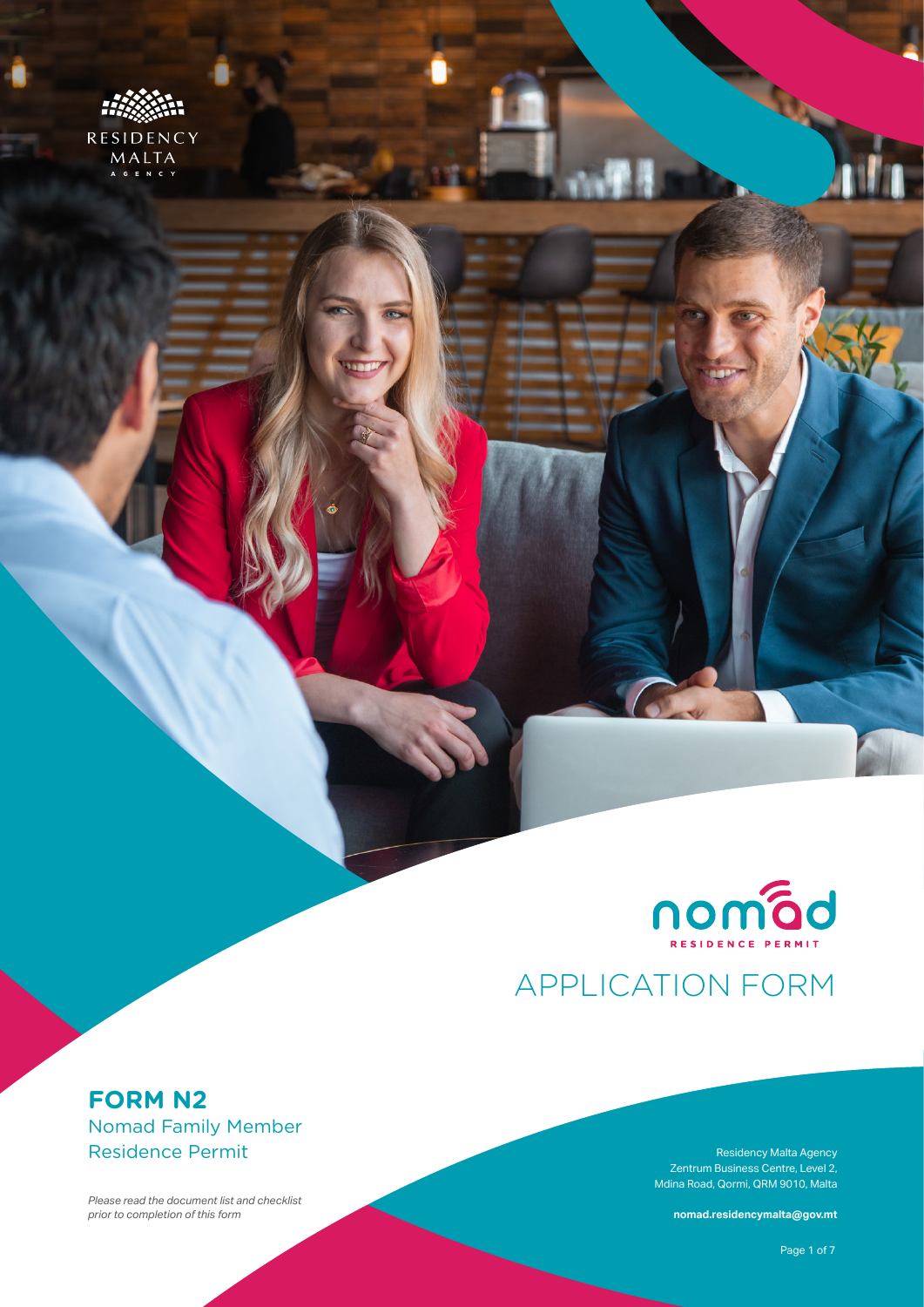*Please type in your response. Handwritten forms will not be accepted. Use blue ink only for signatures, tick boxes and strikethroughs.*

 **New Application**

**Renewal** (Kindly include the reference number of your existing Nomad application **NM-**

*eg. NM-AA-123*

### **PART A - FAMILY MEMBER'S DETAILS**

| A1. Title (Mr / Mrs / Miss / Ms / Other)                                                          |                                              |                                                                  |          | A2. If applicable, full legal name in ethnic script |
|---------------------------------------------------------------------------------------------------|----------------------------------------------|------------------------------------------------------------------|----------|-----------------------------------------------------|
|                                                                                                   | A3. Full legal surname (exactly as passport) |                                                                  |          | A4. Full legal given name(s) (exactly as passport)  |
| A5. Full legal first and middle names<br>(as per birth certificate, only if different from A4)    |                                              | If applicable, explanation for difference<br>A6.<br>in A4 and A5 |          |                                                     |
| Other names including name at birth, maiden names, previous married name(s) and/or aliases<br>A7. |                                              |                                                                  |          |                                                     |
| A7.1 Other surnames                                                                               |                                              |                                                                  |          |                                                     |
| A7.2 Other first and middle names                                                                 |                                              |                                                                  |          |                                                     |
| <b>A7.3 Explanation</b>                                                                           |                                              |                                                                  |          |                                                     |
| A7.4 Date of name change<br>(where applicable)                                                    |                                              |                                                                  |          |                                                     |
| A8. Place of birth                                                                                | A9. Country of birth                         |                                                                  |          |                                                     |
| A10. Date of birth (dd/mm/yyyy)                                                                   | A11. Gender                                  |                                                                  |          |                                                     |
|                                                                                                   |                                              | Male                                                             | Female   | Other                                               |
| <b>A12. Marital Status</b>                                                                        |                                              |                                                                  |          |                                                     |
| $\Box$ Married<br>Never Married                                                                   |                                              | Separated                                                        | Divorced | Widowed                                             |
| <b>A13. Identity Card details</b>                                                                 |                                              |                                                                  |          |                                                     |
| A13.1 Issuing country                                                                             |                                              |                                                                  |          |                                                     |
| <b>A13.2 Identity Card number</b>                                                                 |                                              |                                                                  |          |                                                     |

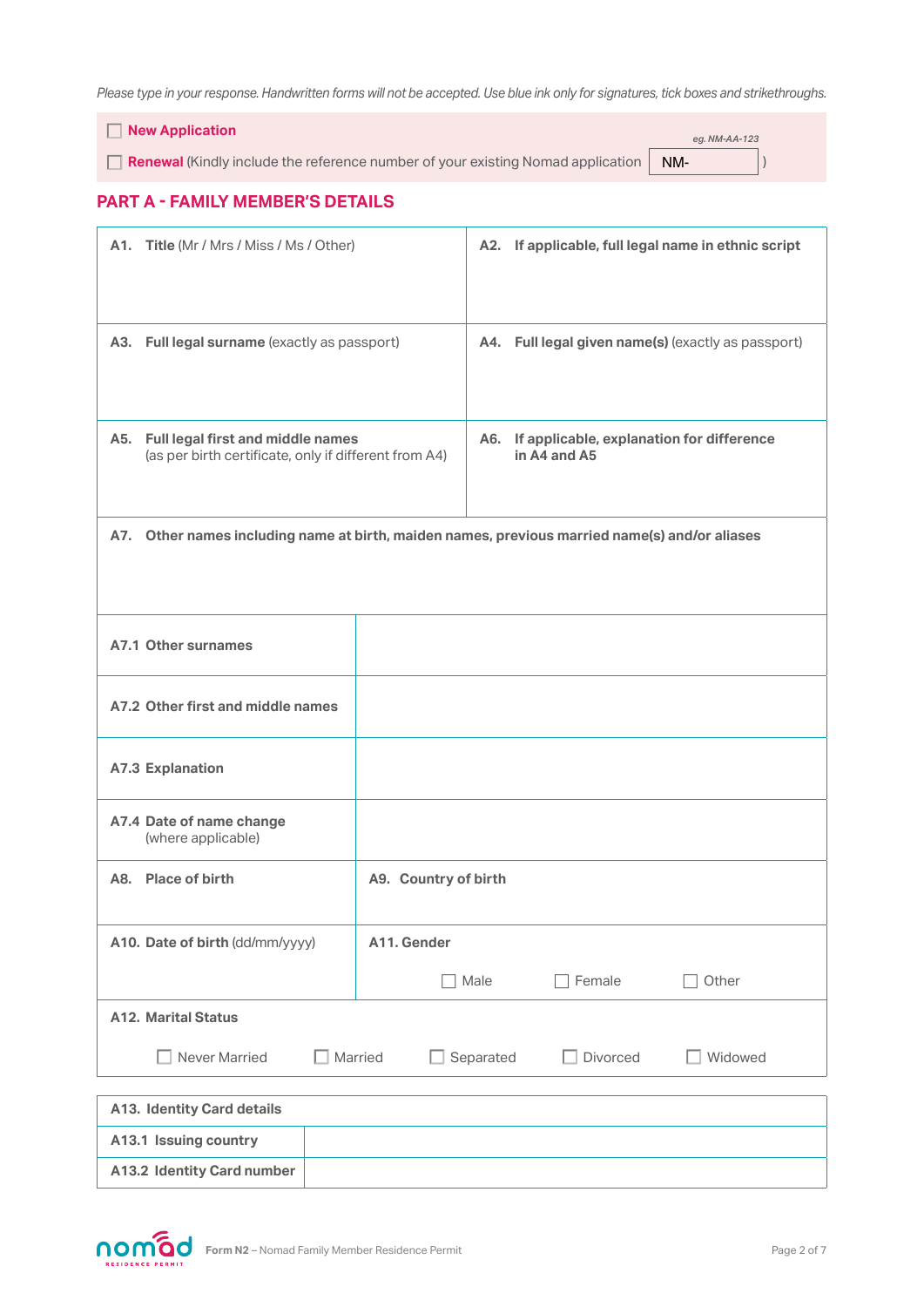| A14. Passport details (if a holder of multiple valid passports, all passport details must be provided) |            |            |  |  |  |
|--------------------------------------------------------------------------------------------------------|------------|------------|--|--|--|
|                                                                                                        | Passport 1 | Passport 2 |  |  |  |
| A14.1 Issuing country                                                                                  |            |            |  |  |  |
| A14.2 Passport number                                                                                  |            |            |  |  |  |
| A14.3 Date of issue                                                                                    |            |            |  |  |  |
| A14.4 Date of expiration                                                                               |            |            |  |  |  |
| A15. Nationality/nationalities currently held                                                          |            |            |  |  |  |
| A16. Previous nationality/nationalities held, lost, renounced, or deprived, including dates            |            |            |  |  |  |

| A17. Date of first settlement in Malta           | A18. Intended duration of stay                                                                            |
|--------------------------------------------------|-----------------------------------------------------------------------------------------------------------|
| (where applicable)                               | 91 days -180 days $\Box$ 181 days - 365 days                                                              |
| A19. Country of residence at present             | A20. Country of residence prior to settlement<br>in Malta                                                 |
| A21. Non-Schengen country from which entry to    | A22. Intended country of residence following the                                                          |
| <b>Malta will be originating (if applicable)</b> | expiry of the Nomad Residence Permit                                                                      |
| already residing in a Schengen state.            | A23. Legal type of immigration document, validity and date of expiry by which a non-Schengen applicant is |

| A24. Main residential address in full |  |  |  |
|---------------------------------------|--|--|--|
| Line 1                                |  |  |  |
| Line <sub>2</sub>                     |  |  |  |
| <b>District</b>                       |  |  |  |
| <b>Province</b>                       |  |  |  |
| <b>State</b>                          |  |  |  |
| City                                  |  |  |  |
| <b>Postcode</b>                       |  |  |  |
| Country                               |  |  |  |

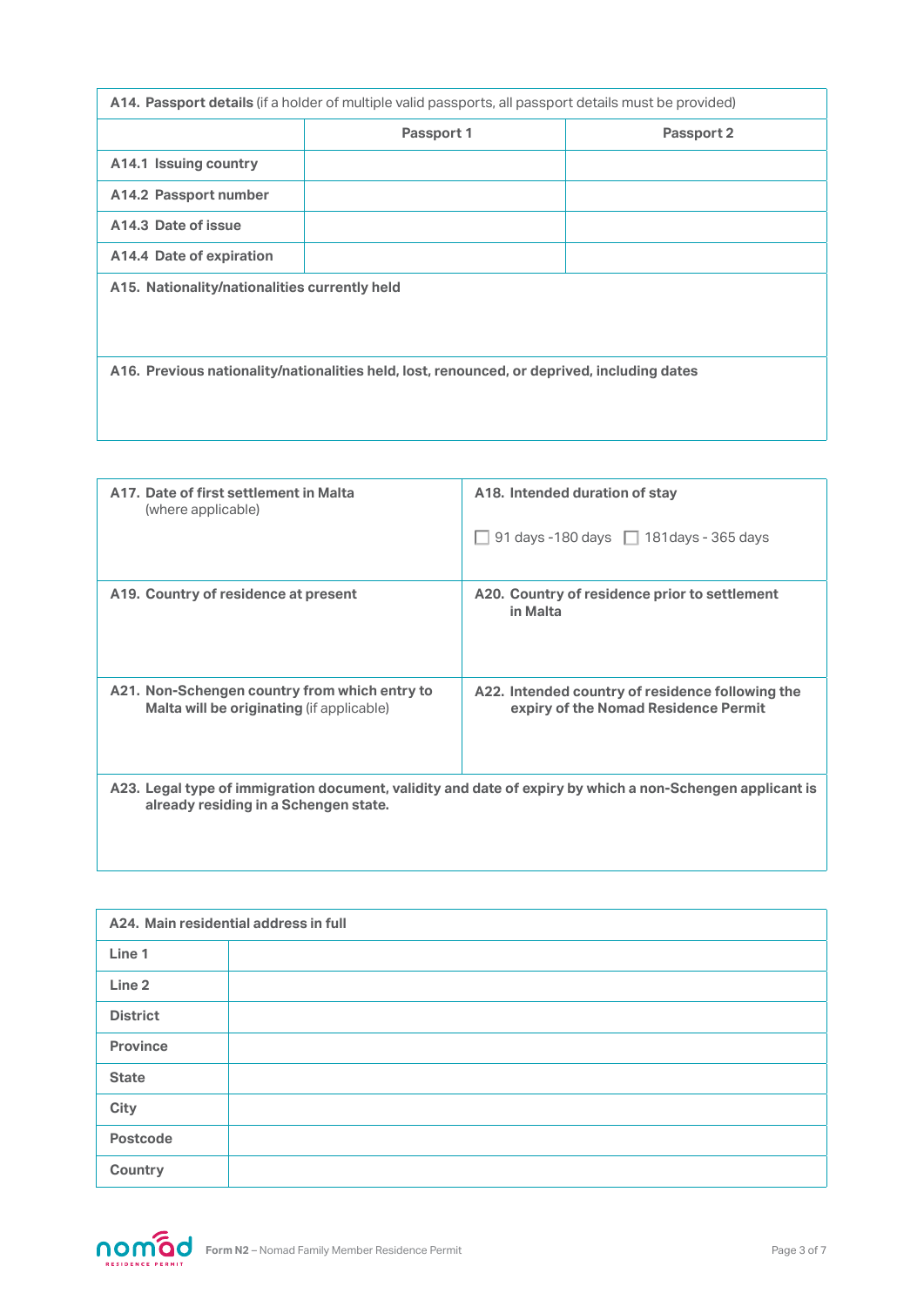| A25. Residential address in Malta in full (if applicable) |                             |  |  |  |
|-----------------------------------------------------------|-----------------------------|--|--|--|
| Line 1                                                    |                             |  |  |  |
| Line 2                                                    |                             |  |  |  |
| <b>District</b>                                           |                             |  |  |  |
| <b>Province</b>                                           |                             |  |  |  |
| <b>State</b>                                              |                             |  |  |  |
| <b>City</b>                                               |                             |  |  |  |
| <b>Postcode</b>                                           |                             |  |  |  |
| Country                                                   |                             |  |  |  |
| A25. Fixed telephone number                               |                             |  |  |  |
| A26. Mobile telephone number                              |                             |  |  |  |
|                                                           | A27. Personal email address |  |  |  |

#### **A26. Additional Information** (and/or description of attachments)

## **PART B - MAIN APPLICANT'S DETAILS**

| <b>B.1</b> | <b>Full legal name and surname</b><br>(as per passport)   | B.2        | <b>Residence Permit Number</b> (where applicable) |
|------------|-----------------------------------------------------------|------------|---------------------------------------------------|
| <b>B.3</b> | Date of Birth                                             | <b>B.4</b> | <b>Passport Number</b>                            |
| <b>B.5</b> | Applicant's relationship to the Main Applicant:           |            |                                                   |
|            | $\Box$ Partner<br>$\Box$ Son / Daughter (minor)<br>Spouse |            | $\Box$ Adult Dependant (18 years of age and over) |

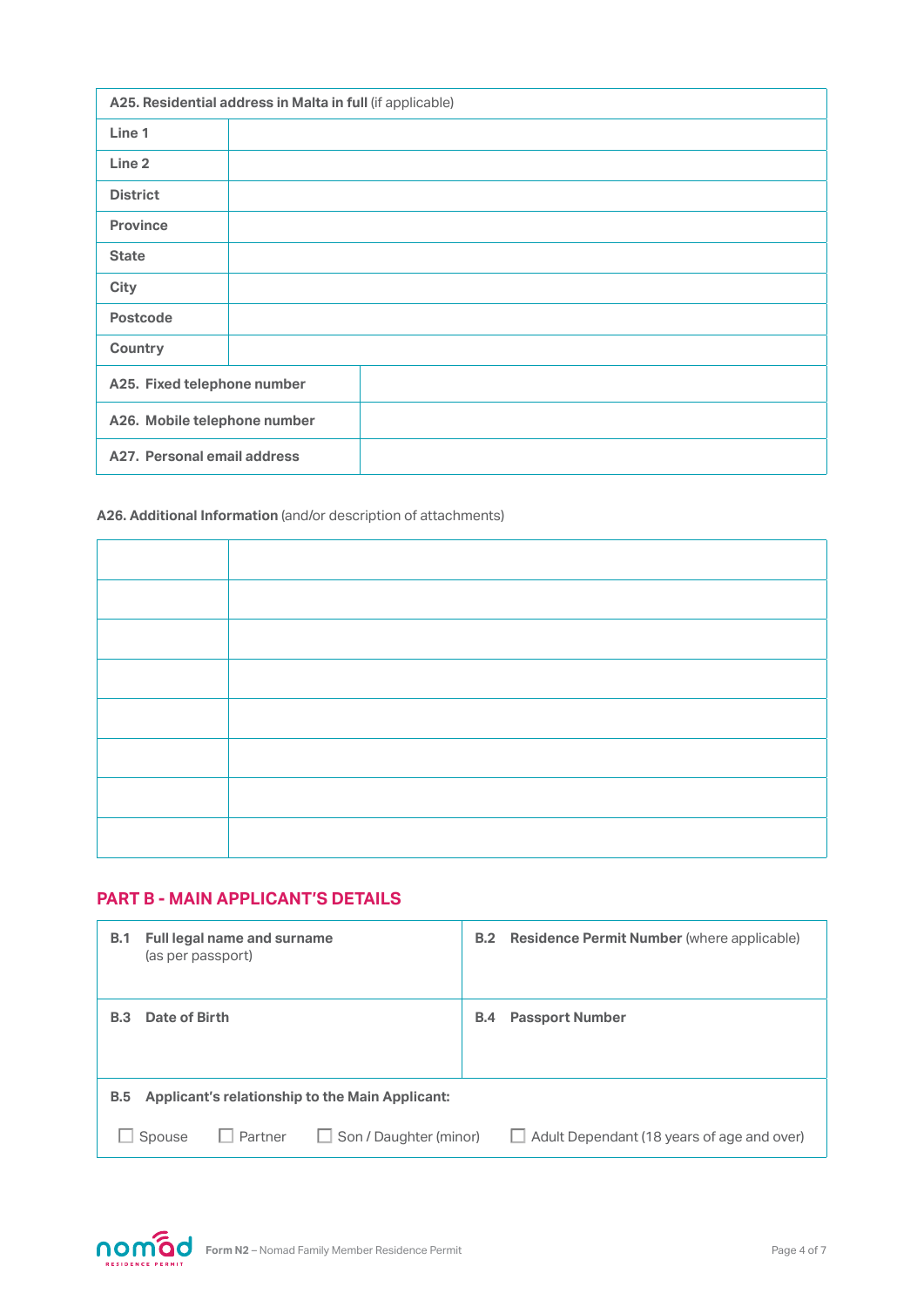## **PART C – SPOUSE / ADULT DEPENDENT DECLARATION**

 $\Box$  Tick if not applicable

| C <sub>1</sub>                                                                         |                                                    | I hereby declare that the information given in this application and all supporting documentation are<br>true, correct and up to date in every detail. I understand that if I supply false/incorrect and/or omitted<br>information, my application will be refused, even at a later stage.                                                                                                                    |                                                                                                                                                                                                                                                                                                                         |  |
|----------------------------------------------------------------------------------------|----------------------------------------------------|--------------------------------------------------------------------------------------------------------------------------------------------------------------------------------------------------------------------------------------------------------------------------------------------------------------------------------------------------------------------------------------------------------------|-------------------------------------------------------------------------------------------------------------------------------------------------------------------------------------------------------------------------------------------------------------------------------------------------------------------------|--|
| C <sub>2</sub>                                                                         |                                                    | I also confirm that I have read and fully understood the contents of the attached Form N4 - General<br>Data Protection Regulation EU 2016/679 (GDPR) Declaration Form and declare that I consent to my<br>personal data being processed, under the grounds and for the purpose of this application, and that I<br>have consciously signed the said Form N4 in the appropriate section in acceptance thereof. |                                                                                                                                                                                                                                                                                                                         |  |
| C <sub>3</sub>                                                                         | following, the granting of such permit.            |                                                                                                                                                                                                                                                                                                                                                                                                              | I understand that Residency Malta Agency reserves the right to verify any personal information relating<br>to me and may carry out due diligence exercises for the purpose of this application both prior to and                                                                                                        |  |
| C <sub>4</sub>                                                                         |                                                    | I am also aware that during such verification process, Residency Malta Agency may:                                                                                                                                                                                                                                                                                                                           |                                                                                                                                                                                                                                                                                                                         |  |
|                                                                                        | $\bullet$<br>dependants; and                       |                                                                                                                                                                                                                                                                                                                                                                                                              | disclose to third parties any personal information about me and/or my family members and/or                                                                                                                                                                                                                             |  |
|                                                                                        | $\bullet$                                          | necessary, about me and/or my family and/or my dependants;                                                                                                                                                                                                                                                                                                                                                   | obtain from public sources, government bodies and/or any other kind of records deemed                                                                                                                                                                                                                                   |  |
|                                                                                        |                                                    |                                                                                                                                                                                                                                                                                                                                                                                                              | and to this effect I hereby release Residency Malta Agency from any responsibility and/or liability.                                                                                                                                                                                                                    |  |
| C <sub>5</sub>                                                                         | single permit to the Expatriates Unit.             |                                                                                                                                                                                                                                                                                                                                                                                                              | I also understand that Residence Permits issued to Family Members under this policy do not grant the<br>automatic right to work in Malta. I am aware that the said third-country nationals who wish to take up<br>employment in Malta must change the purpose of their stay in Malta by submitting an application for a |  |
| C <sub>6</sub>                                                                         | I have $\Box$ I have never                         | been arrested, charged, convicted, or charged and acquitted of a crime(s)<br>against the law of a country;                                                                                                                                                                                                                                                                                                   |                                                                                                                                                                                                                                                                                                                         |  |
| C <sub>7</sub>                                                                         | $I$ have $\Box I$ have never                       | charged/accused of illegal activity in a country;                                                                                                                                                                                                                                                                                                                                                            |                                                                                                                                                                                                                                                                                                                         |  |
| C8                                                                                     | $I$ have $\Box I$ have never                       | directly/indirectly involved in the financing of terrorism/terrorist activities;                                                                                                                                                                                                                                                                                                                             |                                                                                                                                                                                                                                                                                                                         |  |
| C9                                                                                     | I have $\Box$ I have never                         | directly/indirectly involved in a terrorist/criminal organization;                                                                                                                                                                                                                                                                                                                                           |                                                                                                                                                                                                                                                                                                                         |  |
| C <sub>10</sub>                                                                        | I have $\Box$ I have never                         | personally or as an executive director of a company been under<br>investigation by a law enforcement agency/tax authority in a country;                                                                                                                                                                                                                                                                      |                                                                                                                                                                                                                                                                                                                         |  |
| C <sub>11</sub>                                                                        | I have $\Box$ I have never                         | bankruptcy/insolvency/liquidation;                                                                                                                                                                                                                                                                                                                                                                           | personally or as an executive/director of a company been involved in                                                                                                                                                                                                                                                    |  |
| C <sub>12</sub>                                                                        | I have □ I have never                              | been refused a residence permit by a country;                                                                                                                                                                                                                                                                                                                                                                |                                                                                                                                                                                                                                                                                                                         |  |
| C <sub>13</sub>                                                                        | I have $\Box$ I have never                         |                                                                                                                                                                                                                                                                                                                                                                                                              | had an application for citizenship refused by any country;                                                                                                                                                                                                                                                              |  |
| In case of concord on one of the above, give details below by referring to the number: |                                                    |                                                                                                                                                                                                                                                                                                                                                                                                              |                                                                                                                                                                                                                                                                                                                         |  |
|                                                                                        |                                                    |                                                                                                                                                                                                                                                                                                                                                                                                              |                                                                                                                                                                                                                                                                                                                         |  |
|                                                                                        |                                                    |                                                                                                                                                                                                                                                                                                                                                                                                              |                                                                                                                                                                                                                                                                                                                         |  |
|                                                                                        |                                                    |                                                                                                                                                                                                                                                                                                                                                                                                              |                                                                                                                                                                                                                                                                                                                         |  |
|                                                                                        |                                                    |                                                                                                                                                                                                                                                                                                                                                                                                              |                                                                                                                                                                                                                                                                                                                         |  |
|                                                                                        | <b>Signature of applicant</b><br>Date of signature |                                                                                                                                                                                                                                                                                                                                                                                                              |                                                                                                                                                                                                                                                                                                                         |  |
|                                                                                        |                                                    |                                                                                                                                                                                                                                                                                                                                                                                                              |                                                                                                                                                                                                                                                                                                                         |  |
|                                                                                        |                                                    |                                                                                                                                                                                                                                                                                                                                                                                                              |                                                                                                                                                                                                                                                                                                                         |  |
|                                                                                        |                                                    |                                                                                                                                                                                                                                                                                                                                                                                                              |                                                                                                                                                                                                                                                                                                                         |  |
|                                                                                        |                                                    |                                                                                                                                                                                                                                                                                                                                                                                                              |                                                                                                                                                                                                                                                                                                                         |  |

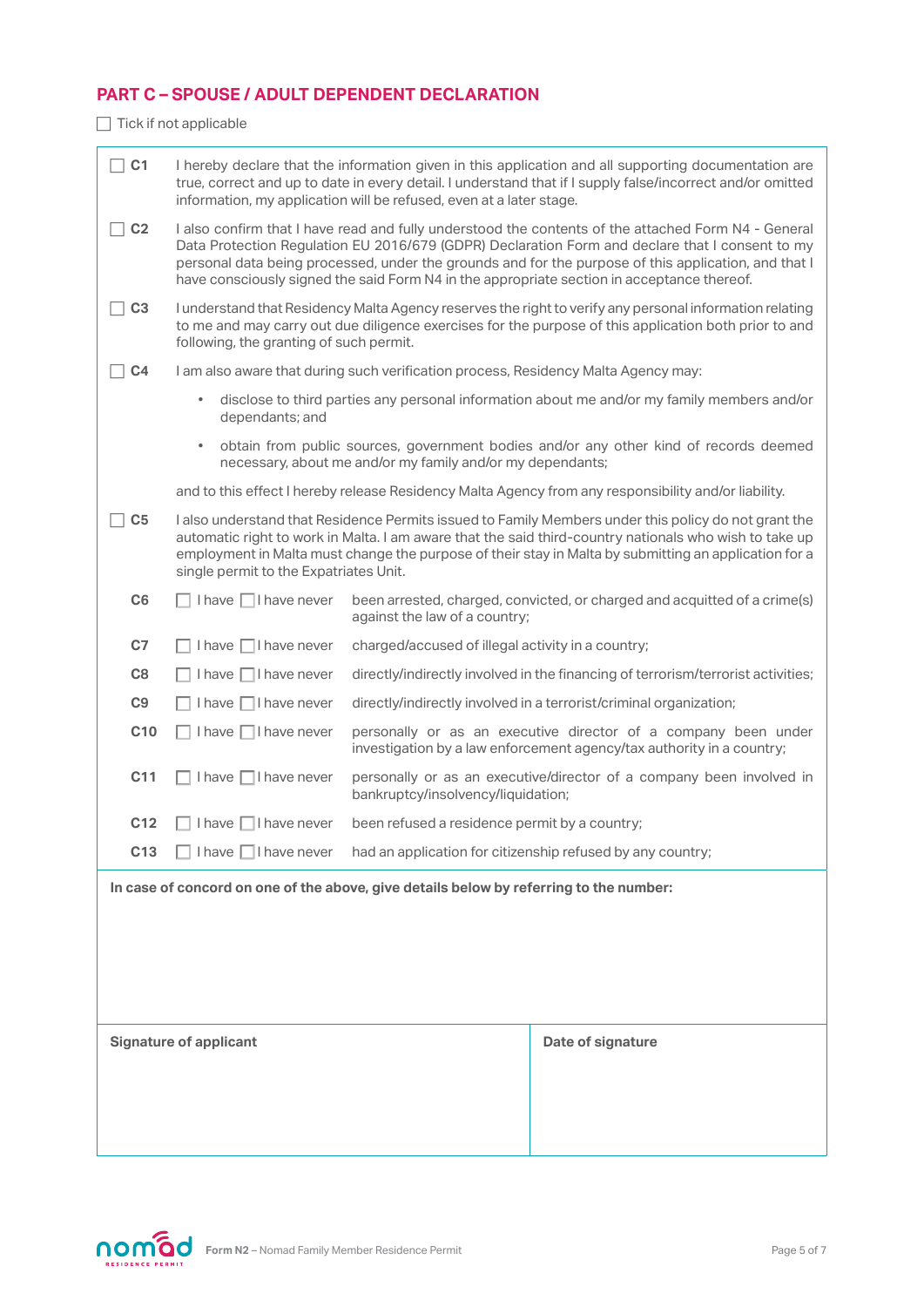## **PART D – MINOR DEPENDANT: PARENT DECLARATION AND CONSENT**

 $\Box$  Tick if not applicable

|                  | I hereby declare that the information given in this application and all supporting documentation,                                                                                                                                                                                                                                                                                                                     |                             |  |  |
|------------------|-----------------------------------------------------------------------------------------------------------------------------------------------------------------------------------------------------------------------------------------------------------------------------------------------------------------------------------------------------------------------------------------------------------------------|-----------------------------|--|--|
|                  | in relation to<br>are true, correct and up to date in every detail. I understand that if I supply false/incorrect and/or omitted<br>information, my application will be refused, even at a later stage.                                                                                                                                                                                                               | (name and surname of minor) |  |  |
|                  | I also confirm that I have read and fully understood the contents of the attached Form N4 - General Data<br>Protection Regulation EU 2016/679 (GDPR) Declaration Form and declare that I consent to dependant's<br>personal data being processed, under the grounds and for the purpose of this application, and that I have<br>consciously signed the said Form N4 in the appropriate section in acceptance thereof. |                             |  |  |
|                  | I understand that Residency Malta Agency reserves the right to verify any personal information relating to<br>me and my dependant and may carry out due diligence exercises for the purpose of this application both<br>prior to and following, the granting of such permit.                                                                                                                                          |                             |  |  |
|                  | I am also aware that during such verification process, Residency Malta Agency may:                                                                                                                                                                                                                                                                                                                                    |                             |  |  |
|                  | • disclose to third parties any personal information about me and/or my family members and/or<br>dependants; and                                                                                                                                                                                                                                                                                                      |                             |  |  |
|                  | . obtain from public sources, government bodies and/or any other kind of records deemed necessary,<br>about me and/or my family and/or my dependants;                                                                                                                                                                                                                                                                 |                             |  |  |
|                  | and to this effect I hereby release Residency Malta Agency from any responsibility and/or liability.                                                                                                                                                                                                                                                                                                                  |                             |  |  |
|                  | I confirm that I have sole custody of the dependant and I am attaching the relevant documentation to this<br>application (tick only if applicable).                                                                                                                                                                                                                                                                   |                             |  |  |
|                  |                                                                                                                                                                                                                                                                                                                                                                                                                       |                             |  |  |
|                  | Tick where applicable:                                                                                                                                                                                                                                                                                                                                                                                                |                             |  |  |
|                  | Main Applicant<br>Spouse<br>Non-applicant                                                                                                                                                                                                                                                                                                                                                                             |                             |  |  |
| <b>Signature</b> |                                                                                                                                                                                                                                                                                                                                                                                                                       | Date of signature           |  |  |
|                  |                                                                                                                                                                                                                                                                                                                                                                                                                       |                             |  |  |
|                  |                                                                                                                                                                                                                                                                                                                                                                                                                       |                             |  |  |
|                  |                                                                                                                                                                                                                                                                                                                                                                                                                       |                             |  |  |